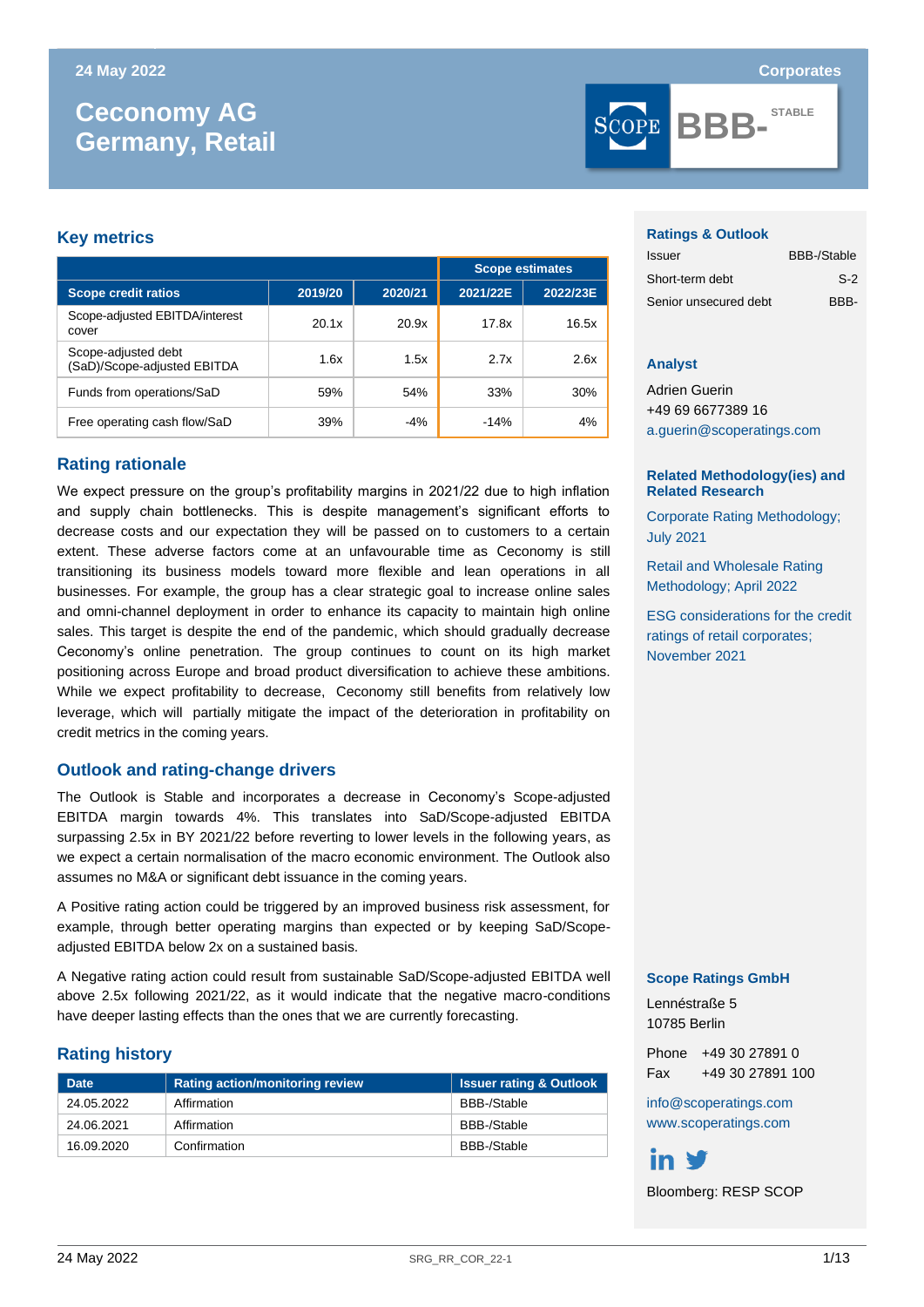

| <b>Positive rating drivers</b>                                                                                | <b>Negative rating drivers</b>                                                                             |
|---------------------------------------------------------------------------------------------------------------|------------------------------------------------------------------------------------------------------------|
| Europe's leading consumer electronics retailer in terms of<br>size and market shares                          | Expected pressure on business due to rising inflation in<br>Europe                                         |
| High diversification in terms of geographical outreach and<br>product range                                   | Group business model in transition leading to low<br>profitability base                                    |
| Strong balance sheet with limited debt and long maturities<br>High interest cover due to low net cost of debt | Net cash flow expected to be under pressure due to<br>$\bullet$<br>negative net working capital in 2021/22 |
| <b>Positive rating-change drivers</b>                                                                         | <b>Negative rating-change drivers</b>                                                                      |
| Keep leverage below 2x on a sustained basis                                                                   | Sustainable SaD/Scope-adjusted EBITDA well above 2.5x<br>following 2021/22                                 |

• Improved business risk profile

# **Corporate profile**

Ceconomy is Europe's leading consumer electronics retailer with about EUR 21bn of annual revenues and close to 45,000 full-time equivalents. Ceconomy's activities are widely spread across Europe. The group holds market leader positions in eight countries (being either number one or number two) but has an overall geographical outreach to 13 countries, totalling 1,018 stores at end-October 2021. The group has four historical shareholders: Haniel, Meridian Stiftung, freenet AG and Beisheim. By the end of fiscal year 2022, the existing MediaMarktSaturn shareholder, Convergenta Invest GmbH, will become Ceconomy's largest shareholder, with voting rights of close to 26%.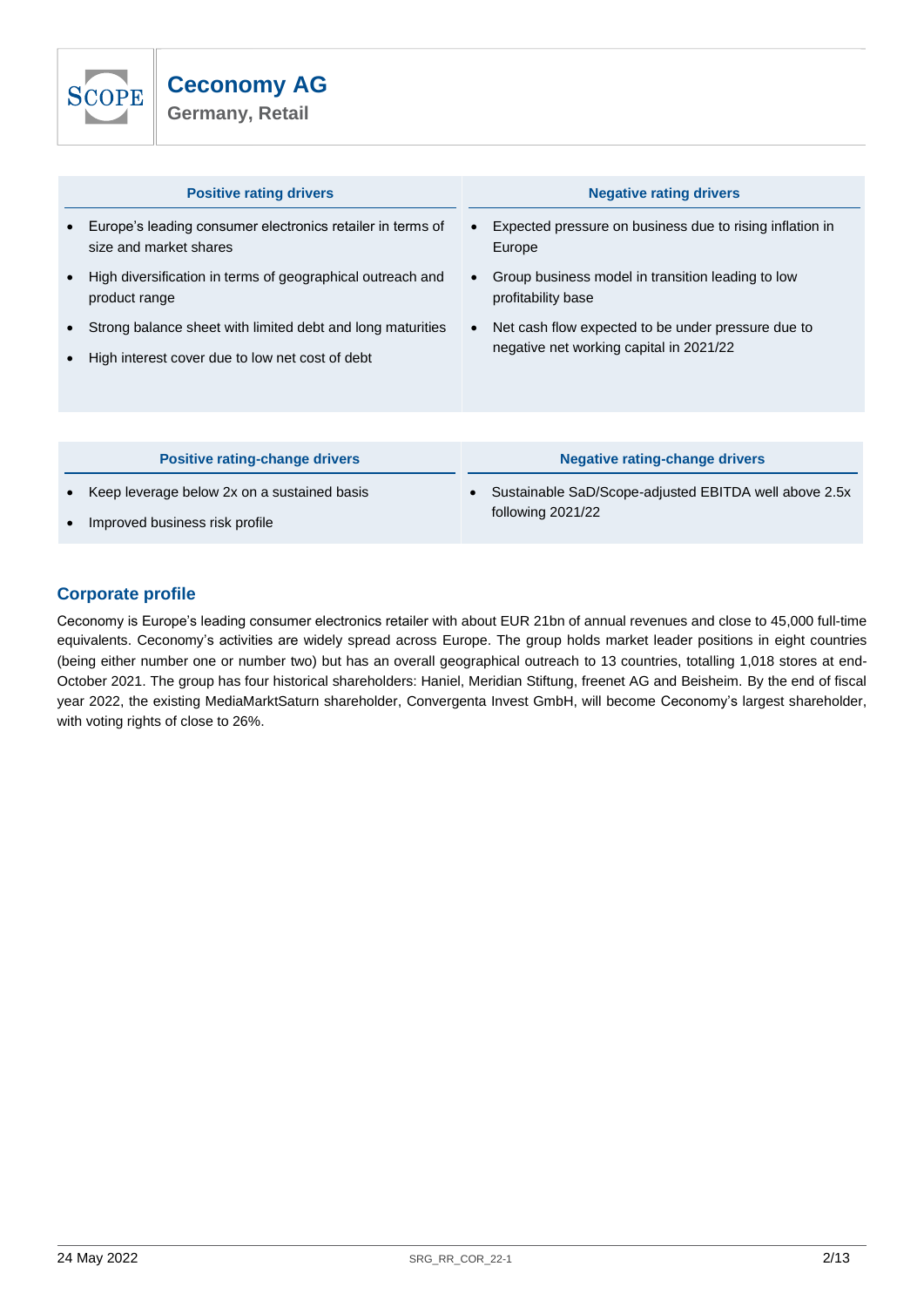

# **Financial overview**

|                                                                           |          |          |                   | <b>Scope estimates</b> |          |          |
|---------------------------------------------------------------------------|----------|----------|-------------------|------------------------|----------|----------|
| <b>Scope credit ratios</b>                                                | 2019/20  | 2020/21  | LTM H1<br>2021/22 | 2021/22E               | 2022/23E | 2023/24E |
| Scope-adjusted EBITDA/interest cover                                      | 20.1x    | 20.9x    | 18.2x             | 17.8x                  | 16.5x    | 17.6x    |
| SaD/Scope-adjusted EBITDA                                                 | 1.6x     | 1.5x     | 2.3x              | 2.7x                   | 2.6x     | 2.4x     |
| Funds from operations/SaD                                                 | 59%      | 54%      | 31%               | 33%                    | 30%      | 32%      |
| Free operating cash flow/SaD                                              | 39%      | -4%      | 7%                | $-14%$                 | 4%       | 5%       |
| Scope-adjusted EBITDA in EUR m                                            |          |          |                   |                        |          |          |
| <b>EBITDA</b>                                                             | 991      | 1,103    | 957               | 963                    | 950      | 1,000    |
| Other items <sup>1</sup>                                                  | -5       | 4        |                   | $-4$                   |          |          |
| <b>Scope-adjusted EBITDA</b>                                              | 986      | 1,107    | 957               | 959                    | 950      | 1,000    |
| Funds from operations in EUR m                                            |          |          |                   |                        |          |          |
| Scope-adjusted EBITDA                                                     | 986      | 1,107    | 957               | 959                    | 950      | 1,000    |
| less: (net) cash interest paid                                            | $-45$    | -48      | -47               | -49                    | $-52$    | $-52$    |
| less: cash tax paid per cash flow statement                               | 17       | $-104$   | $-159$            | 22                     | $-121$   | $-155$   |
| Change in provisions                                                      | -53      | -48      | -65               | $-101$                 | $-37$    | -30      |
| <b>Funds from operations</b>                                              | 905      | 907      | 686               | 831                    | 740      | 763      |
| Free operating cash flow in EUR m                                         |          |          |                   |                        |          |          |
| Funds from operations                                                     | 905      | 907      | 686               | 831                    | 740      | 763      |
| Change in working capital                                                 | 314      | $-354$   | 91                | -436                   | 140      | 190      |
| less: capital expenditure (net)                                           | -92      | $-122$   | $-142$            | $-250$                 | $-300$   | $-350$   |
| less: operating lease payments                                            | $-530$   | $-503$   | -487              | $-503$                 | -486     | -473     |
| Free operating cash flow                                                  | 597      | -72      | 148               | $-358$                 | 93       | 130      |
| Net cash interest paid in EUR m                                           |          |          |                   |                        |          |          |
| Net cash interest per cash flow statement                                 | 45       | 48       | 47                | 49                     | 52       | 52       |
| Change in other items                                                     | 4        | 5        | 6                 | 5                      | 5        | 5        |
| Net cash interest paid                                                    | 49       | 53       | 53                | 54                     | 57       | 57       |
| Scope-adjusted debt in EUR m                                              |          |          |                   |                        |          |          |
| Reported gross financial debt                                             | 2,422    | 2,867    | 2,641             | 2,690                  | 2,640    | 2,540    |
| less: adjusted cash and cash equivalents<br>adjusted from restricted cash | $-1,384$ | $-1,482$ | $-711$            | $-444$                 | -453     | $-449$   |
| add: pension adjustment                                                   | 496      | 295      | 293               | 295                    | 295      | 295      |
| Scope-adjusted debt                                                       | 1,534    | 1,680    | 2,223             | 2,541                  | 2,482    | 2,386    |

<sup>&</sup>lt;sup>1</sup> Includes 'gains from the disposal of fixed assets and gains from reversal of impairment losses' and 'net impairments on operating financial assets and contract assets'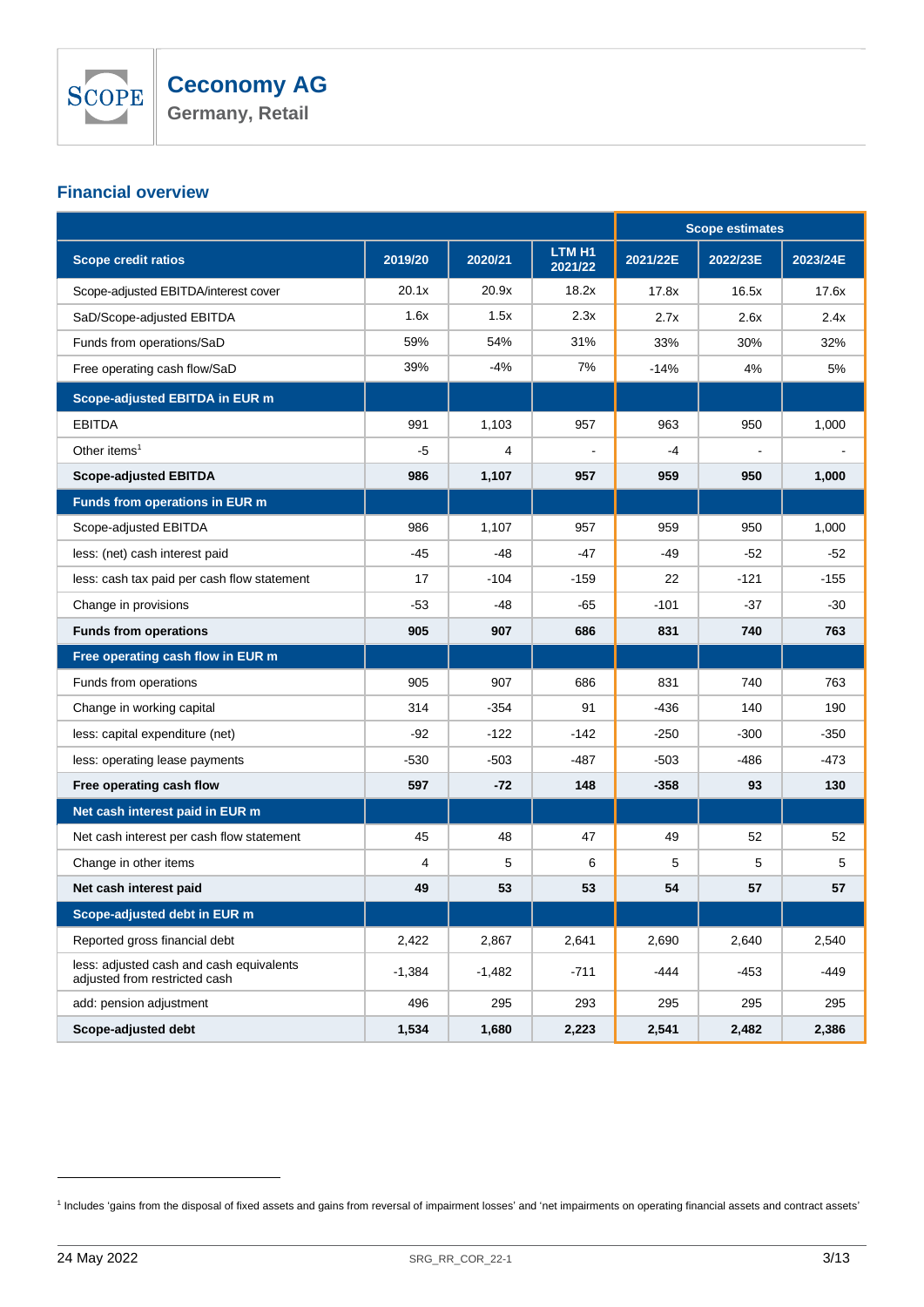

**Germany, Retail**

## **Table of Content**

| Environmental, social and governance    |  |
|-----------------------------------------|--|
|                                         |  |
|                                         |  |
| Long-term and short-term debt ratings11 |  |
| Appendix: Peer comparison (as at last   |  |

# <span id="page-3-0"></span>**Environmental, social and governance (ESG) profile<sup>2</sup>**

| <b>Environment</b>                                                                                                                              | <b>Social</b>                                                         |  |                                                                                                                         |  |
|-------------------------------------------------------------------------------------------------------------------------------------------------|-----------------------------------------------------------------------|--|-------------------------------------------------------------------------------------------------------------------------|--|
|                                                                                                                                                 |                                                                       |  |                                                                                                                         |  |
| Resource management<br>(e.g. raw materials<br>consumption, carbon<br>emissions, fuel efficiency)                                                | Labour management                                                     |  | Management and<br>supervision (supervisory<br>boards and key person<br>risk)                                            |  |
| Efficiencies (e.g. in<br>production)                                                                                                            | Health and safety<br>(e.g. staff and<br>customers)                    |  | Clarity and transparency<br>(clarity, quality and<br>timeliness of financial<br>disclosures, ability to<br>communicate) |  |
| Product innovation (e.g.<br>transition costs,<br>substitution of products<br>and services, green<br>buildings, clean<br>technology, renewables) | Clients and supply chain<br>(geographical/product<br>diversification) |  | Corporate structure<br>(complexity)                                                                                     |  |
| Physical risks (e.g.<br>business/asset<br>vulnerability,<br>diversification)                                                                    | Regulatory and<br>reputational risks                                  |  | Stakeholder management<br>(shareholder payouts and<br>respect for creditor<br>interests)                                |  |
|                                                                                                                                                 |                                                                       |  |                                                                                                                         |  |

#### **Legend**

Green leaf (ESG factor: credit positive) Red leaf (ESG factor: credit negative) Grey leaf (ESG factor: credit neutral)

**ESG profile: adequate**

Governance plays an important role in the group's management. The last years have seen significant management turnover, indicating a clear instability in long-term decision making. We now expect these issues to have been resolved.

Ceconomy's home market has a country retail strength of 'high'. As such, we expect ESG considerations to form a major part of the group's business decisions due to higher investor scrutiny and greater customer awareness of environmental and social matters. Reputational risk is a major social criterion for retailers. For example, a product or type of labour management that has a negative social impact may prompt consumer boycotts, affecting sales, margins and inventory value. We do not see risk for Ceconomy in this area. Discretionary retailers are under increasing pressure to ensure the sustainability of their products in terms of durability and repairability. A strong commitment in this regard is likely to improve brand value.

Lastly, the environmental footprint of a company's brick-and-mortar shops will remain fundamental to its development. This is especially the case for Ceconomy due to its historically large 'core' shops. Ceconomy will have to continue balancing the challenges of improving the energy efficiency of its hypermarkets and increasing the flexibility of its space to incorporate additional distribution channels (e.g. click and collect) while maintaining a high-quality shopping experience.

<sup>&</sup>lt;sup>2</sup> These evaluations are not mutually exclusive or exhaustive as ESG factors may overlap and evolve over time. We only consider ESG factors that are credit-relevant, i.e. those that have a discernible, material impact on the rated entity's cash flow and, by extension, its credit quality.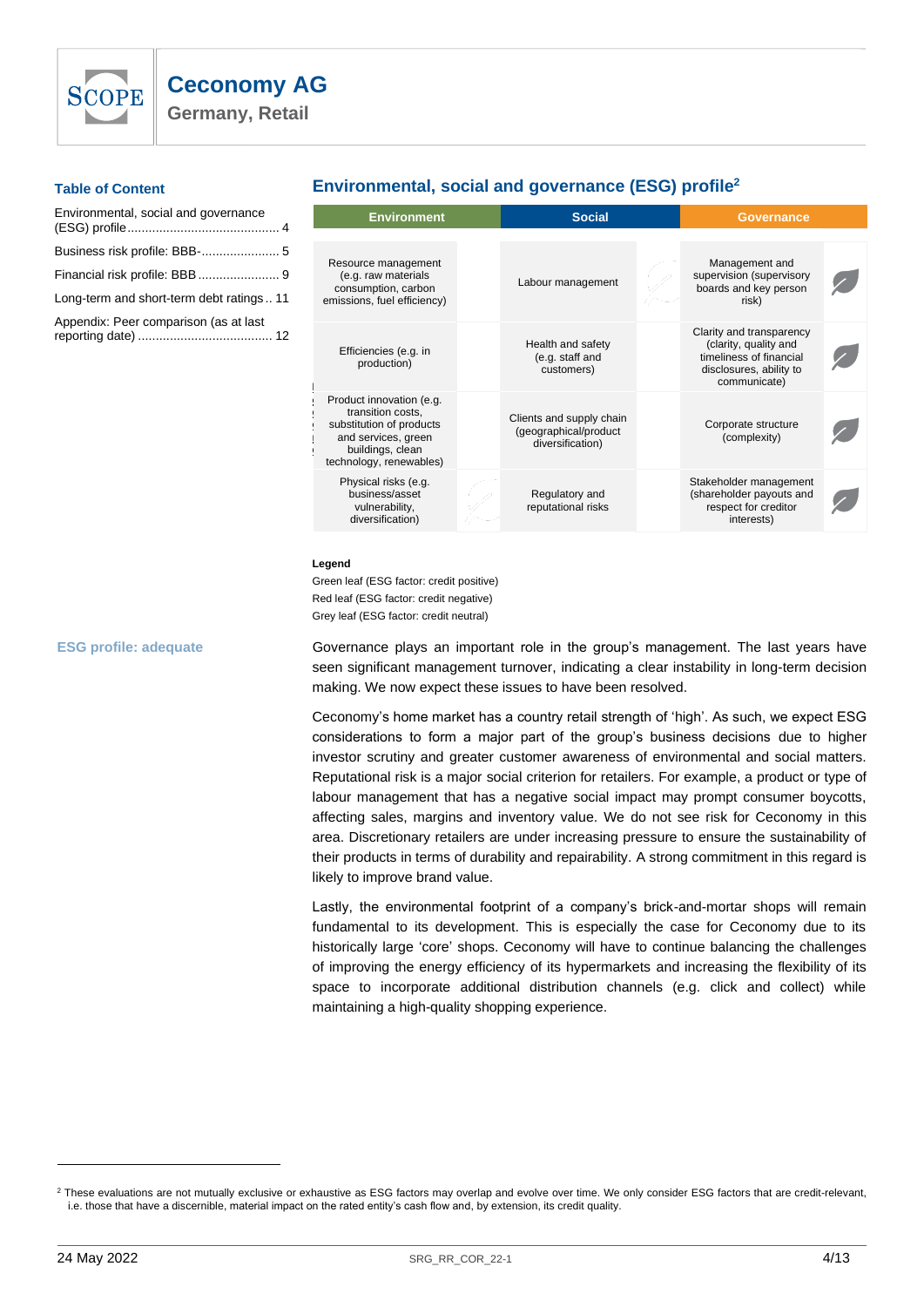

### <span id="page-4-0"></span>**Industry risk profile: BB**

**High market position...**

## **Business risk profile: BBB-**

Based on its products sold (mainly electronic goods), Ceconomy is a discretionary retailer. This leads to an industry risk profile of BB. Although the group has operations within services, these activities are too limited to warrant a blended approach to Ceconomy's business risk profile.

Ceconomy continues to benefit from its European dominance in terms of market position. Its vast deployment across 13 European countries makes Ceconomy the largest physical electronic goods retailer in Europe. The market remains clustered. Strong physical players each have their catchment areas: Fnac Darty mainly in France, Dixon Carphone in the UK and Scandinavia, and Ceconomy in the DACH region and southern and eastern Europe.



**Figure 1: Evolution of the revenue of the group in EUR bn**

Sources: Ceconomy, Scope estimates

# The group assesses that it is either the number one or number two in eight of its countries of operations (number one in six). It does, however, face strong competition from Amazon and other physical retailers such as Dutch Coolblue and Euronics affiliates. We believe the group's strong omnichannel positioning (32.5% of online sales over total sales with 43% in click and collect at BY 2020/21) will continue to support its market position, allowing it to remain Europe's largest consumer electronics retailer. Ceconomy estimates that the markets in operation see 25% of the volume of the consumer electronics to be online (data as of BY 2018/19) and that the volume could reach 33% by 2022/23. The group aims to accelerate the deployment of its online sales and pick-up possibilities, highlighted by their promise to deliver in shops within 30 minutes. These deployments will be supported by the development of large, automated warehouses in most countries, such as the German warehouse in Göttingen, set up in the current business year. **...in a competitive market**

With close to 50% of both revenue and EBIT (latter estimated by us) generated in Germany, the group's performance is strongly correlated to its home market. Competition is likely to be relatively fierce because e-commerce penetration is high and electronic goods are estimated to be the main items purchased by households on the internet<sup>3.</sup> While this heavy dependency on a single market would normally be negative, the group's positioning in Germany is 'iconic', with very strong brand awareness across the nation. We consequently expect limited substitution with comparable competitors. **Germany is the main market**

<sup>3</sup> Source: ecommercedb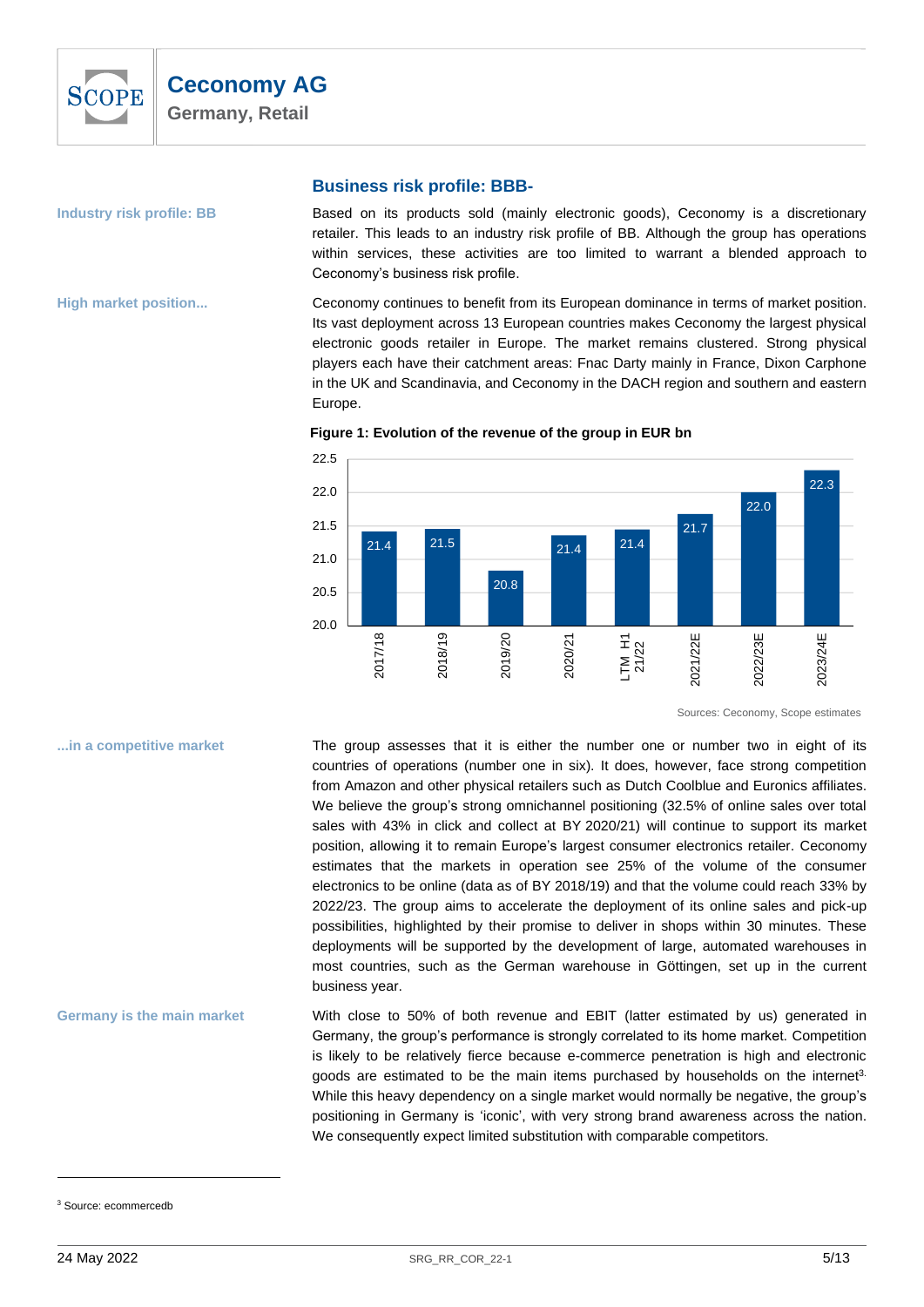

| <b>Pressure on the market</b> | While we expect Ceconomy's market share dominance to continue in the coming year,<br>we expect the overall market to shrink slightly due to pressure on consumer spending<br>(inflation) and on product ranges (logistics bottlenecks). The former is likely to impact<br>consumers' discretionary spending and could decrease the revenues generated from<br>'spontaneous' purchases. The latter could delay the arrival of some highly sought-after<br>products. |
|-------------------------------|--------------------------------------------------------------------------------------------------------------------------------------------------------------------------------------------------------------------------------------------------------------------------------------------------------------------------------------------------------------------------------------------------------------------------------------------------------------------|
| <b>Potential mitigation</b>   | These pressures are, however, likely to be somewhat mitigated by the following:                                                                                                                                                                                                                                                                                                                                                                                    |

Strong omnichannel positioning. Customers shopping via omnichannels tend to have a 50% higher ticket than single-channel shoppers<sup>4</sup>. The group's 'promise' to provide a pickup option within 30 minutes after the online order has been placed should also reinforce sales.

'New pool of income' (Services & Solutions and Marketplace). While both services' contributions to sales are currently low, their recent deployments in Ceconomy's main countries of operation should increase long-term customers loyalty (for Services & Solutions) and passively benefit from transactions made on the online platform (Marketplace).

Reworking of stores. The group is considerably reworking its portfolio network. While the overall number of stores has remained roughly stable since the end of 2020, at over 1,000 stores, the group's selling area has decreased (from 2,784 thousand sqm at end-October 2018 to 2,591 thousand sqm at end-October 2021). This decrease in sellable area should not shrink the customer catchment area (90% of brick-and-mortar customers as well as 71% of the countries' populations live within 25km of the stores). Ceconomy aims to cut the size of its core format stores (from 2,500 sqm historically to 1,750 sqm) and to enhance the shopping experience via its recent experimental 'lighthouse' concept stores (currently in Milan and Rotterdam) – to be rolled out in new locations shortly. These are expected to give customers the opportunity to try out and test different products in the shops. The group believes that these stores will generate higher sales and EBIT.



## **Figure 2: Geographical outreach per European region**

Ceconomy is supported by high overall diversification. The group is one of the few European non-food retailers which has developed a large footprint across multiple regions of the continent. However, this broad diversification does not alter the fact that

Sources: Ceconomy, Scope

**High geographical outreach**

<sup>4</sup> Source: PwC Strategy&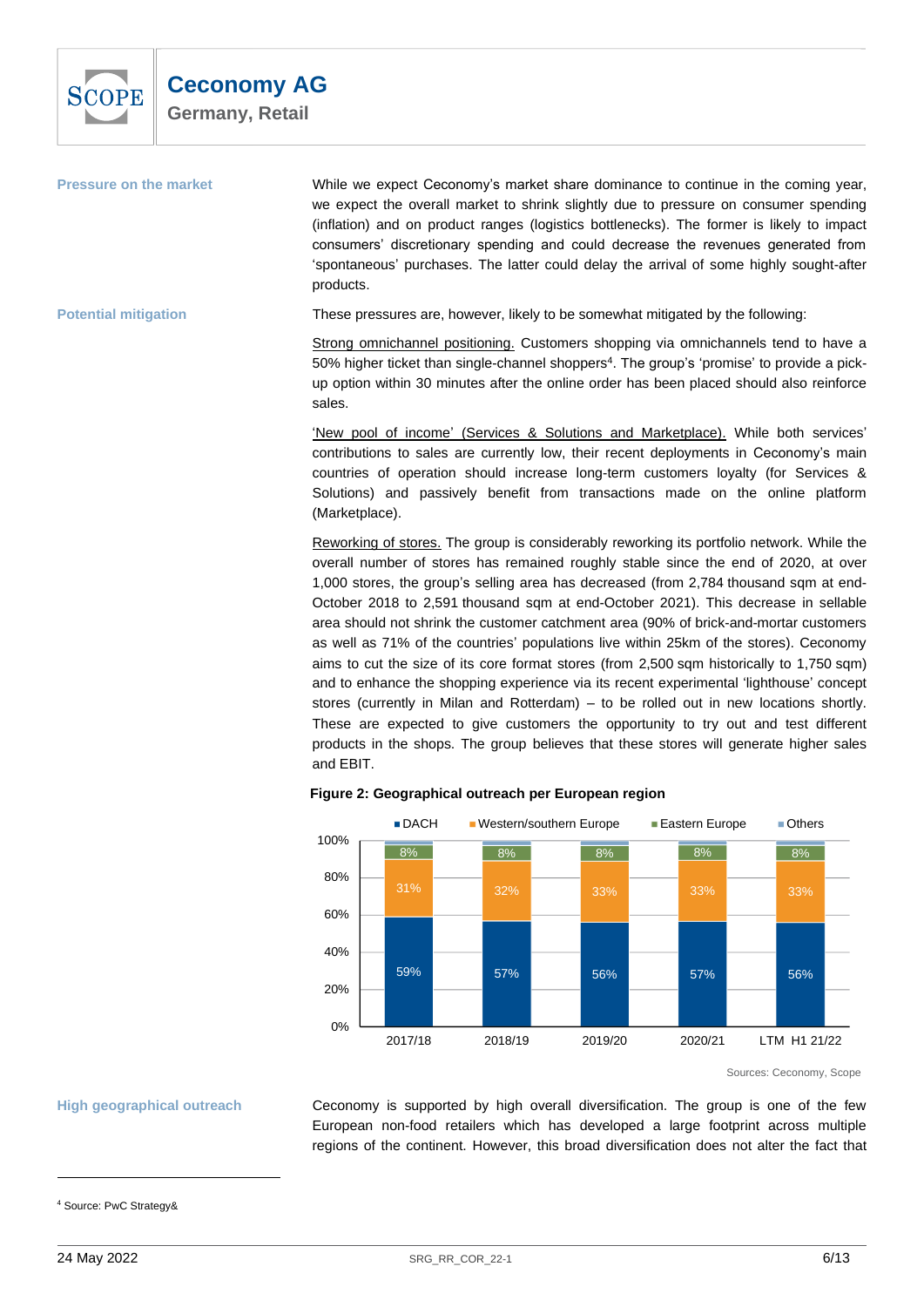

thanks to Ceconomy's heavy investments in warehouses and pick-up offers, supported by high demand as 75% of customers are estimated to use the omni-channel approach. The group has successfully launched its 'omnichannel spine' initiative to connect IT, logistic and orders more efficiently in the Netherlands. Its roll-out to other countries is expected in the coming years.





## **Figure 3: Services & Solutions and online sales Figure 4: Split of products in terms of sales (BY 2020/21)**



#### **Good product diversification**

Product diversification is good, benefitting from a strong presence in goods classified by our sectorial methodology as 'household products' (white goods) and 'consumer electronics' (brown goods, new media<sup>5</sup>, telecoms and others<sup>6</sup>). While new products are expected to increase Ceconomy's product range (especially with the scaling up of the marketplace), we expect that Ceconomy will continue to generate the lion's share of its revenues from the two above-mentioned categories. In addition to pure retailing, the group has also launched complementary services to extend its range of offers. Ceconomy provides a wide range of services, which fosters customer loyalty (e.g. repair services, pre-installed and ready to use products, the replacement of existing hardware, telecoms contracts, warranties and consumer finance). This division currently represents 5.2% of total sales (BY 2020/21), which has been stable over the last few years.

# The main constraint to Ceconomy's business risk profile is its relatively low profitability compared to retail sector peers. The group's Scope-adjusted EBITDA margin has been oscillating around levels below 5% over the last few years, with an improvement to 5.2% in BY 2020/21.

**Profitability burdens business** 

**risk profile**

<sup>&</sup>lt;sup>5</sup> Including computer, hardware, computer accessories and smart home products

<sup>&</sup>lt;sup>6</sup> Mainly including photo products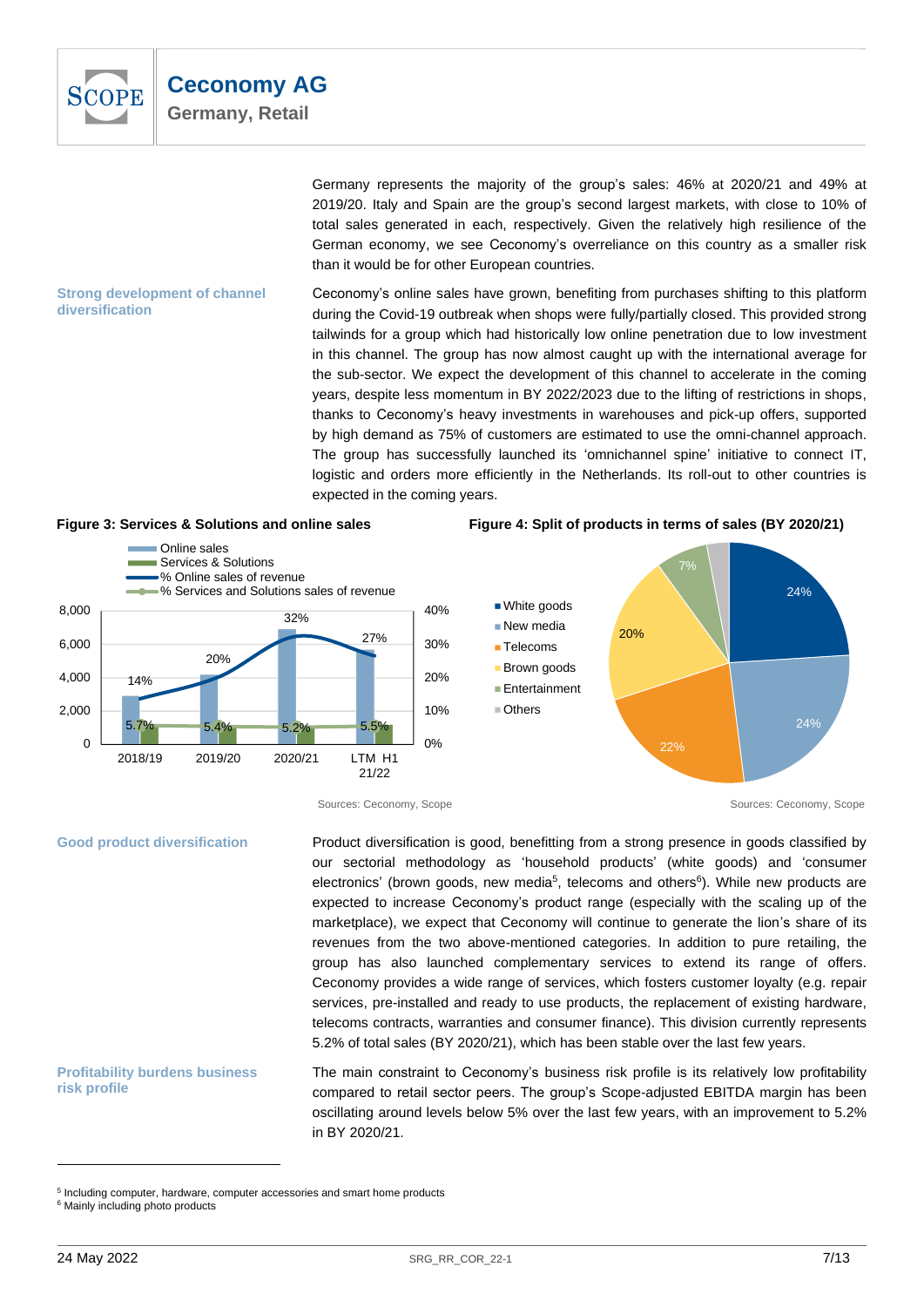

This low profitability is due to the following:

Legacy non-optimised structure: Following its spin-off from Metro in 2017, the group inherited relatively heavy operational expenditure, with a clear separation of headquarters between MediaMarkt and Saturn, decentralised inventories/procurement between the two brands and distinct selling, general and administrative expenses cost centres. While considerable efforts have been made over the last few years to unify the brand, the remaining structure continues to weigh negatively on operational expenditure.

Online sales: Despite high demand, online sales remain a source of losses for most retailers. Ceconomy is no exception and its ambition to integrate online sales even further is likely to put additional pressures on its weak margins. Nonetheless, the development of automated warehouses and pick-up rates in each country of operation should slightly alleviate the negative impacts of this channel.



# **Figure 5: Evolution of profitability ratios Figure 6: Development of the cash conversion cycle<sup>7</sup>**

Sources: Ceconomy, Scope estimates Sources: Ceconomy, Scope estimates Sources: Ceconomy, Scope estimates

**Potential mitigation sources**

The group has launched significant efforts and initiatives to improve profitability.

High-profitability business. The deployment of the 'Marketplace' and 'Services & Solutions' activities should have a long-term positive effect on the group's margins as both businesses are profitability accretive. The group aims to generate a gross merchandise volume of close to EUR 100m by BY 2021/22 – and over EUR 1bn within the next two years (versus EUR 30m gross merchandise volume BY 2020/21) – which would considerably increase margins. Ceconomy also wants to modify its shops to generate higher income. Historically, the majority of the sellable area has been used for shelves but the group aims to decrease this significantly, with the rest being used by shop-in-shops, testing and consumer experiences (the 'lighthouse' concept store) or the development of services.

The new 'Operating Model' (2020) is tailored to significantly decrease overall operational expenditure. Ceconomy has reduced the weight of operational expenditure by 0.5% versus pre-Covid levels. The group states that it has achieved its EUR 100m saving targets and implemented two-thirds of planned store closures. In addition to the store optimisation initiative, the group expects to renegotiate its leases more aggressively, decrease its sellable areas (on average by 12% of stock keeping unit per stores vs BY 2018/19) and renegotiate rents (average leases are close to three years ).

 $7$  CCC corresponds to cash conversion cycle; DIO to days inventory outstanding; DSO to days supplier outstanding; and DPO to days payable outstanding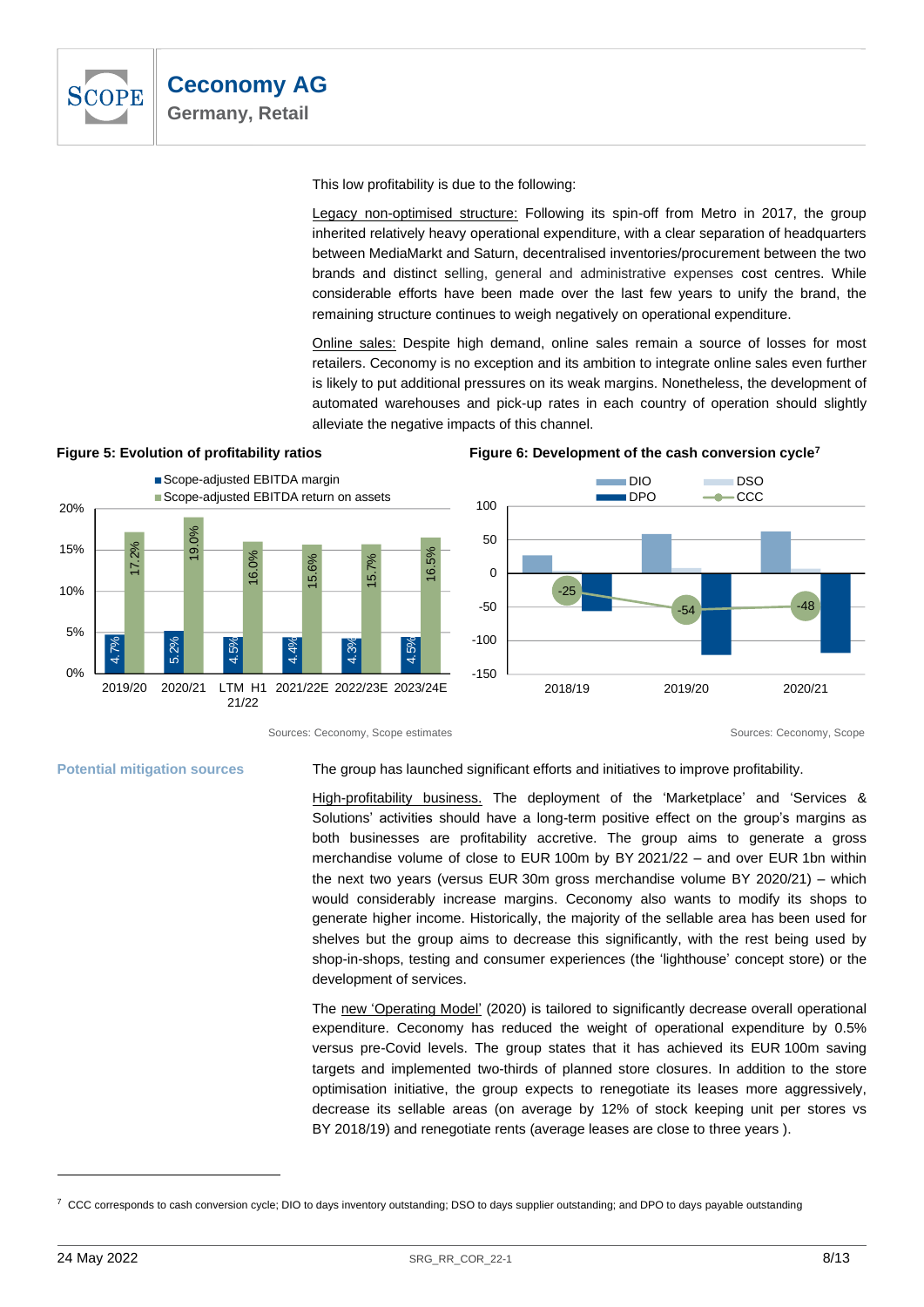

**Pressure from inflation and supply bottlenecks** 

However, we expect intense pressure on profitability in the coming year, mainly driven by the high inflation, which is expected to continue (above 7% in Germany as of May 2022) and potential supply bottlenecks, illustrated by the stranded logistics ships in Chinese harbours. These two strong headwinds are likely to: i) put pressure on product availability and costs (which is negative for the gross margin); ii) raise operational costs (negatively affecting EBITDA); and iii) lead to a potential change in consumer purchasing behaviour, with customers less likely to go for larger tickets and avoiding spontaneous purchases (negatively impacting sales and EBITDA).

In H1 2021/22, management reiterated its aim to protect group margins and to pass increased costs on to customers. Management also plans one-off actions to decrease prices if they become uncompetitive.

While the impact of these negative effects remains difficult to assess, we expect Ceconomy's Scope-adjusted EBITDA margin to decrease to levels slightly below 4.5%. Given the normalisation of online sales, however, we expect the development of Services & Solutions in shops to surge in the coming year as footfall in shops recovers, which would have a positive effect on group margins. **Deterioration of both profitability ratios**

> We also expect the return on assets to deteriorate, given our assumption of lower EBITDA alongside the increase in inventories, despite our expectation of decreased leases, which would improve the ratio. Increasing the stock level in this context is a strategic priority for the group in order to: i) avoid the risk of price rises in the coming months; ii) ensure the ready availability of products, to prevent customers using another retailer. The inventory could be decreased earlier if supply bottlenecks are resolved earlier in the coming quarter.

# **Financial risk profile: BBB**

While we expect profitability to decrease, affecting the group's cash generation, the balance sheet is robust. Ceconomy's financing structure as of May 2022 consists of a EUR 500m bond (maturing in 2026), a EUR 500m commercial paper programme and a EUR 1,060m ESG-linked revolving credit facility. The overall maturity schedule is relatively flat as the bond will mature in 2026 and the revolving credit facilities will mature between 2024/25 and 2025/26, depending on the use of extension options. **Financial context**

Leverage is low overall. Over the last few years, the group has benefitted from comfortable levels of SaD/Scope-adjusted EBITDA close to 1.5x and funds from operations/SaD consistently above 45%. Given our forecasts of stable gross financial debt in the coming years (excluding EUR 151m of convertible bonds mainly linked to the Convergenta transaction), the evolution of EBITDA and funds from operations will determine leverage. We expect overall leverage to weaken slightly to SaD/Scopeadjusted EBITDA above 2.5x and funds from operations/SaD of 30%. **Low leverage but under pressure**

<span id="page-8-0"></span>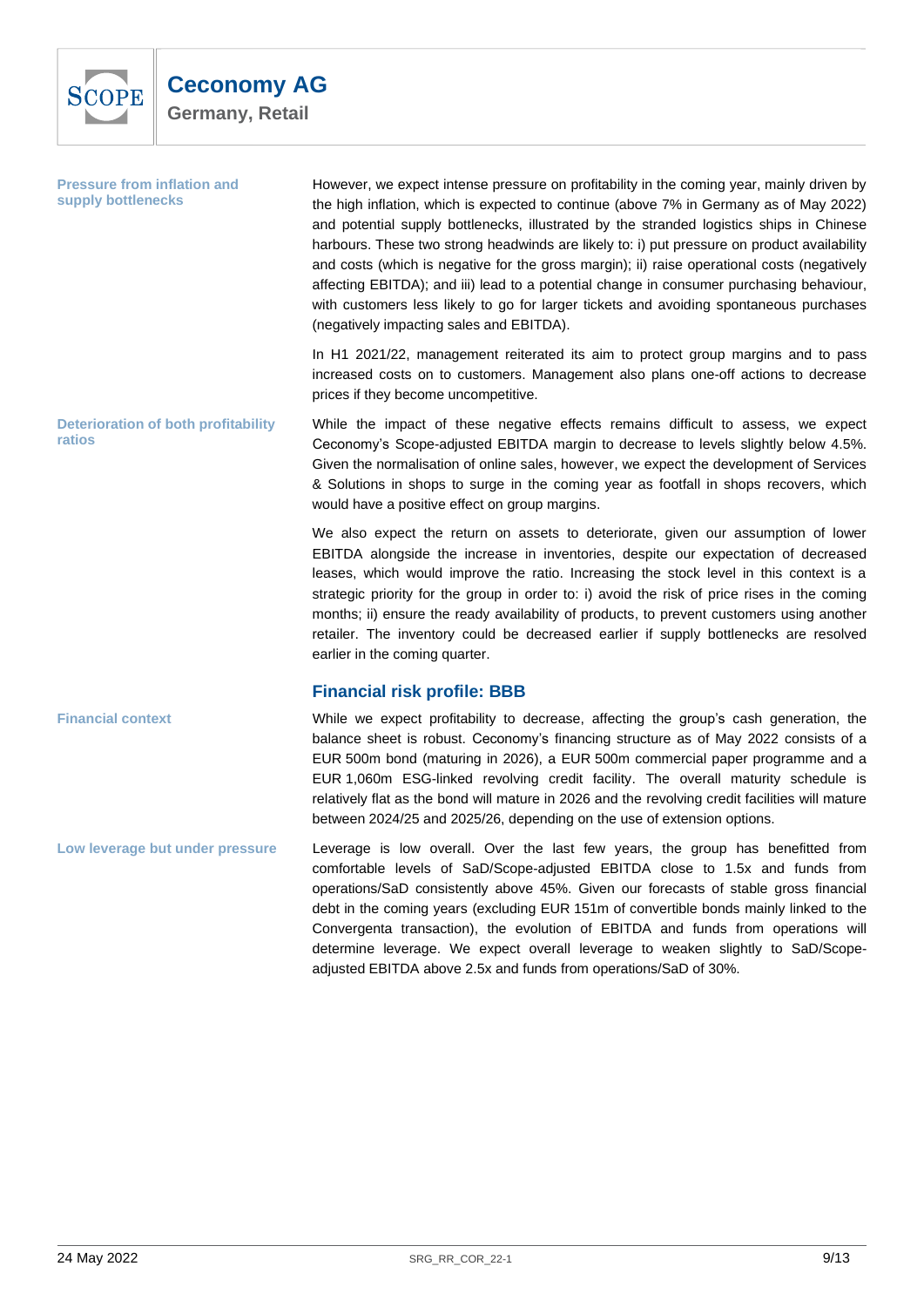

1.6x 1.5x 2.3x 2.7x 2.6x 2.4x 59% 54%  $31\%$   $33\%$   $30\%$   $30\%$   $32\%$ 0% 20% 40% 60% 80% 100% 120% 0.0x 0.5x 1.0x 1.5x 2.0x 2.5x 3.0x 2019/20 2020/21 LTM H1 21/22 2021/22E 2022/23E 2023/24E Scope-adjusted debt (SaD)/EBITDA Scope-adjusted funds from operations/SaD

## **Figure 7: Leverage**



**High interest cover**

Ceconomy continues to benefit from a large buffer in terms of interest cover. We expect its financial risk profile to remain supported by the ratio. While we expect interest expenses to remain stable in the coming years, the absence of any significant debt issuance or re-financing should limit the deterioration of interest cover in the coming years. Although we expect this ratio to be weakened by the decrease in EBITDA, we nonetheless expect it to remain at comfortable levels in the coming years.



### **Figure 8: Interest cover Figure 9: Cash flow cover**



Sources: Ceconomy, Scope estimates Sources: Ceconomy, Scope estimates

We expect cash flow cover to remain under pressure in the coming years. While we expect that the group will continue to optimise its selling areas by disposing of less profitable shops (potentially leading to cash inflows in capex), capex is likely to remain high due to the investments needed to complete the group's transition towards its new business model. Net working capital might become under pressure than in previous years due to the need to increase inventories to relatively high levels to secure existing prices (not affected by the increased prices from inflation in the coming months) and also to ensure the availability of products if supply bottlenecks persist in the short term. We expect both factors to be the main negative drivers of free operating cash flow in the coming years. We consequently anticipate that cash flow cover will decrease towards a negative level in 2021/22, followed by a recovery based on our assumption of a normalisation of net working capital.

**negative in 2021/22E**

**Cash flow cover expected to be**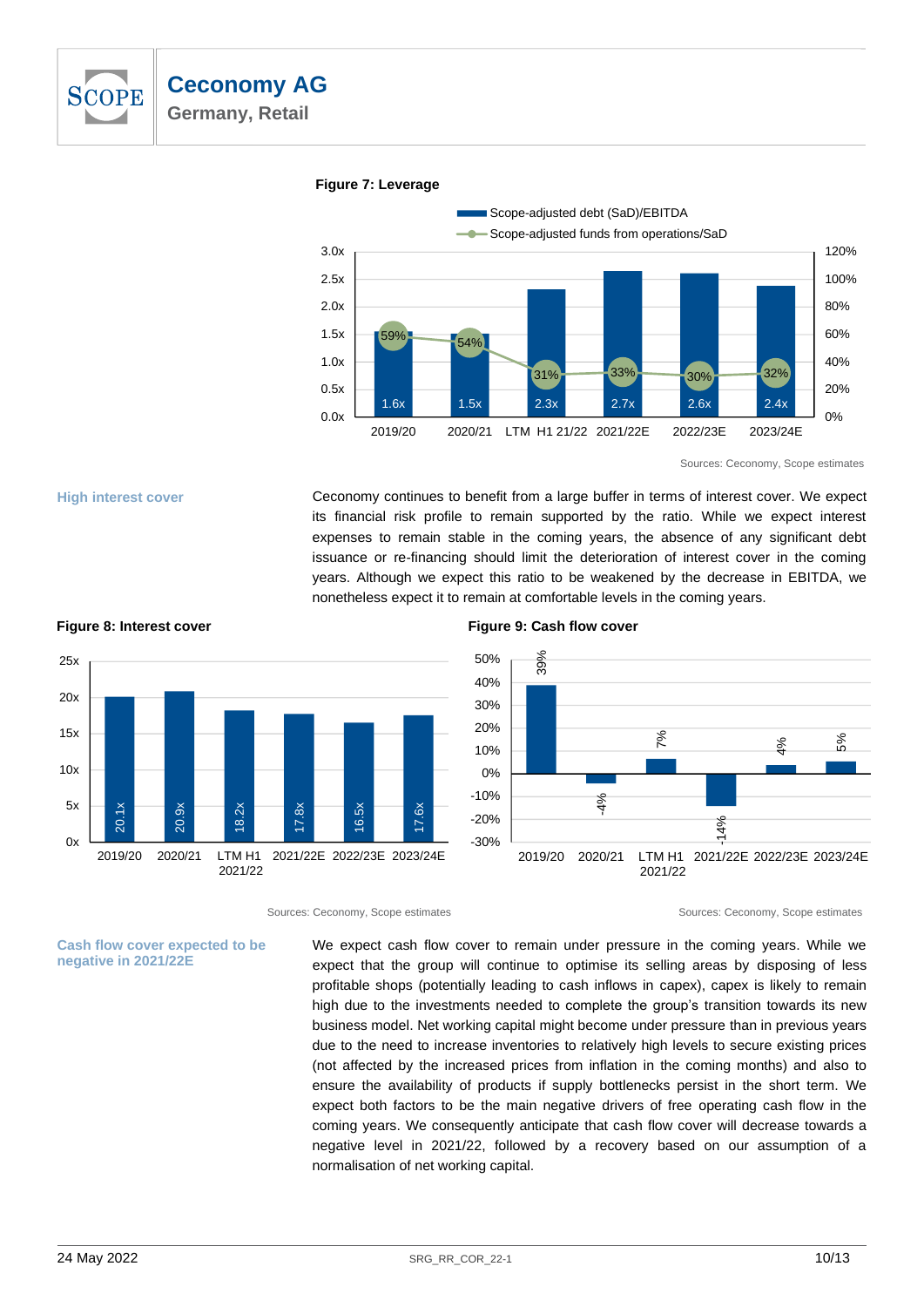

## **Adequate liquidity**

Given the overall absence of short-term debt repayments for the next years, liquidity continues to be adequate. Pressure on the cash level, linked to lower cash flow generation, remains possible but is not expected to affect Ceconomy's ability to repay its short-term debt. We expect the ESG-linked revolving credit facility of EUR 1,060m to serve as a strong buffer should the company need seasonal financing.

| <b>Balance in EUR m</b>           | 2021/22E | 2022/23E           |
|-----------------------------------|----------|--------------------|
| Unrestricted cash (t-1)           | 1.482    | 444                |
| Open committed credit lines (t-1) | 1.060    | 1,060              |
| Free operating cash flow          | $-358$   | 93                 |
| Short-term debt (t-1)             | 242      |                    |
| Coverage                          | >2x      | No short-term debt |

# **Long-term and short-term debt ratings**

<span id="page-10-0"></span>**Senior unsecured debt rating: BBB-**

**Short-term debt rating: S-2**

We affirm the BBB- rating assigned to senior unsecured debt.

We affirm the S-2 rating assigned to short-term debt. We consider both internally and externally provided liquidity cover to be better than adequate. The group's banking relationships and its standing in capital markets are good.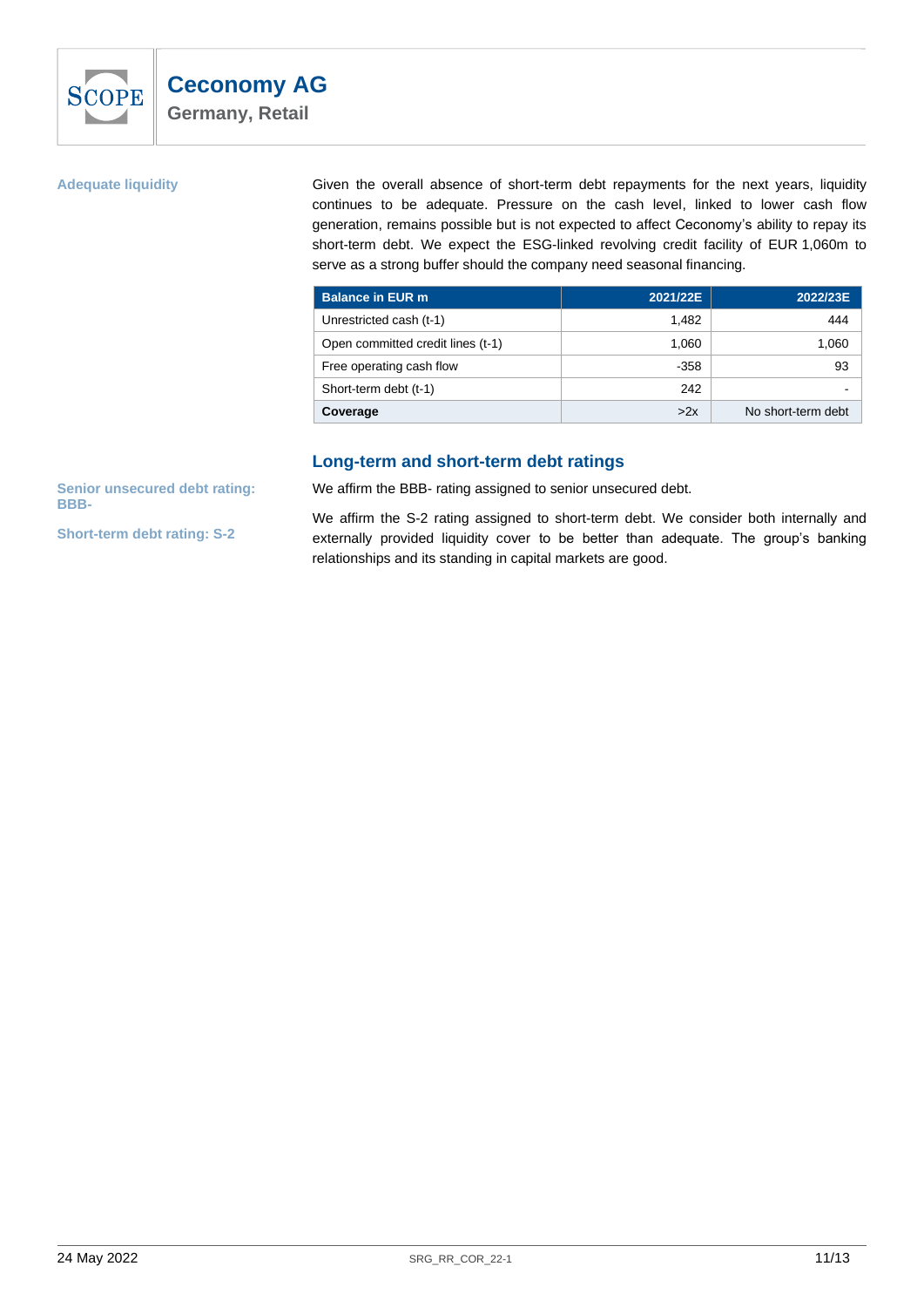# <span id="page-11-0"></span>**Appendix: Peer comparison (as at last reporting date)**

|                                | <b>Ceconomy AG</b>                         | <b>Fnac Darty SA</b> | Vöröskö Kft        | Otto GmbH & Co. KG      |
|--------------------------------|--------------------------------------------|----------------------|--------------------|-------------------------|
| Home market                    | Germany                                    | France               | Hungary            | Germany                 |
| <b>Status</b>                  | Public                                     | Public               | Public             | Non-public              |
|                                |                                            |                      |                    |                         |
| <b>Business risk profile</b>   | BBB-                                       | $BB+$                | BB-                | $\star$                 |
| Country retail strength        | High                                       | High                 | High-medium        | High                    |
| Market position                | Strong with international<br>market shares | Strong               | Strong             | Strong                  |
| Revenue size (in EUR bn)       | 21.4                                       | 8.0                  | 0.2                | 14.8                    |
|                                |                                            |                      |                    |                         |
| Consumer good category         | Discretionary                              | Discretionary        | Discretionary      | Discretionary           |
| Online diversification**       | High                                       | High                 | High               | High                    |
| Geographical exposure          | No countries >50% sales                    | Immediate neighbours | One country        | No countries >70% sales |
| Product diversification        | 2 categories                               | 2 categories         | 2 categories       | > 2 categories          |
|                                |                                            |                      |                    |                         |
| Profitability assessment       | Moderate                                   | Strong               | Moderate           | Good                    |
| Financial risk profile ***     | <b>BBB</b>                                 | A-                   | $BB+$              | $\star$                 |
| SaD/Scope-adjusted EBITDA      | 1.9x                                       | 1.6x                 | 1.9x               | 1.6x                    |
| FFO/SaD                        | 49%                                        | 50%                  | 61%                | 66%                     |
| <b>EBITDA</b> interest expense | 19.6x                                      | 12.1x                | 8.7x               | 5.8x                    |
| FOCF/SaD                       | 7%                                         | 11%                  | 3%                 | 24%                     |
| Liquidity                      | >2x                                        | >2x                  | No short-term debt | >2x                     |
|                                |                                            |                      |                    |                         |
| <b>Issuer rating</b>           | BBB-                                       | <b>BBB</b>           | <b>BB</b>          | $\star$                 |
| <b>Outlook</b>                 | <b>Stable</b>                              | <b>Stable</b>        | <b>Stable</b>      | $\star$                 |

\* Available on ScopeOne

\*\* 'SCD' stands for 'Single channel distributor'

\*\*\* (average Y-1; Y; Y+1)